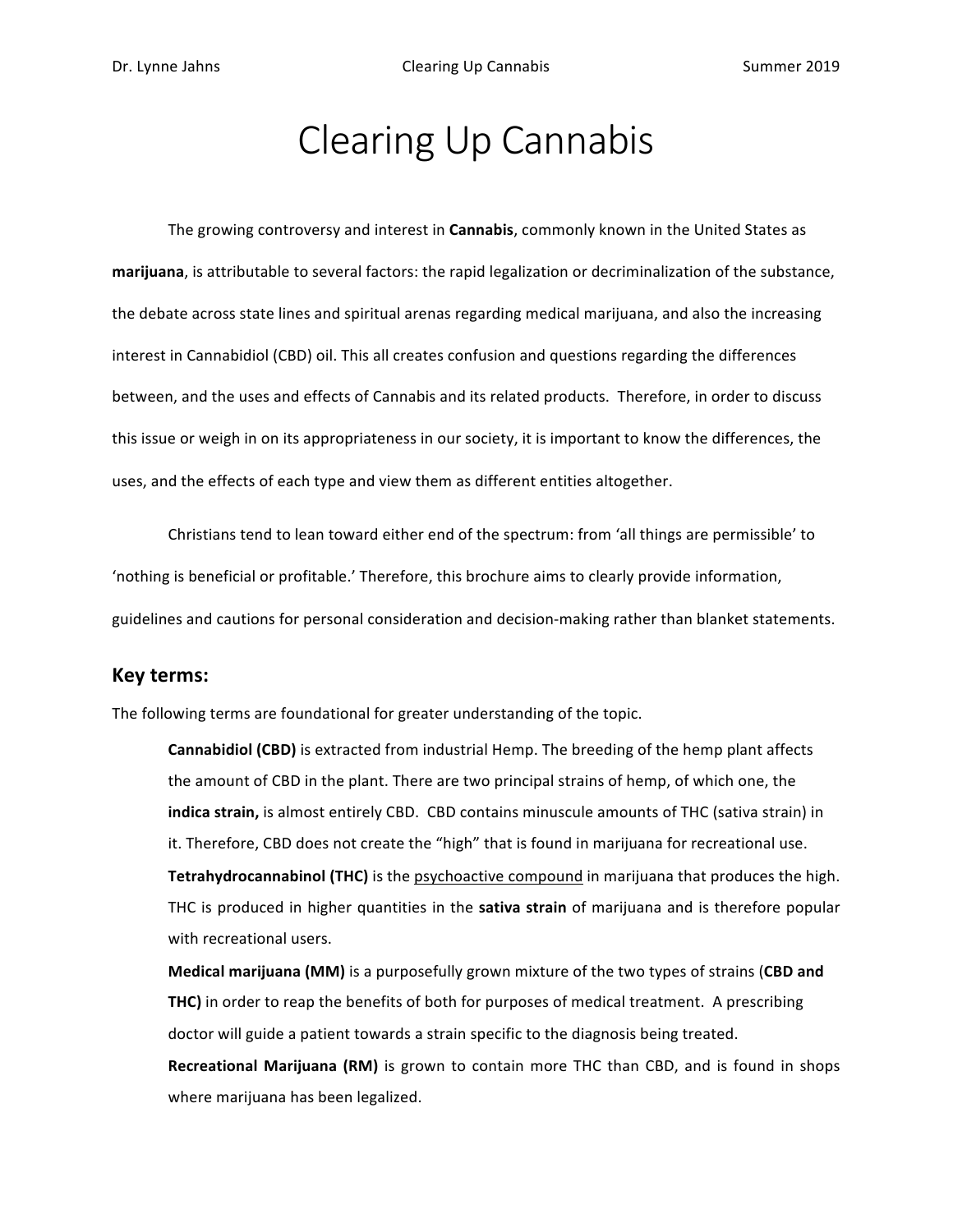**Street Marijuana (SM)** as seen in drug culture, contains additional substances to stretch or maximize the high or feeling one receives from its use. SM may contain butane, pesticides and fertilizers, fungus and bacteria due to storage and production of the plant. Additionally, PCP, Heroin, Fentanyl, embalming fluids, cocaine, laundry detergent (for smell) and LSD can all be added to increase its appeal. SM is unregulated and has the potential to do cause long-term harm, or even death, due to the additives.

**Synthetic marijuana**, better known as K2 or Spice, is not marijuana. It is not safe, and its use is strongly discouraged by the National Institute on Drug Abuse (NIDA). The adverse effects are known to have lifelong, or even fatal, effects on the health of those that use them.

# **Basic differences between CBD and THC.**<sup>1</sup>

| <b>CBD</b>                       | <b>THC</b>                    |
|----------------------------------|-------------------------------|
| Feelings of heaviness            | Feelings of euphoria          |
| Physical effects                 | Psychological effects         |
| Less than .3% THC (undetectable) | Greater percentage of THC     |
| Dense short plant structure      | Tall and thin plant structure |

# **How it works<sup>2</sup>**

**THC:** is like the cannabinoid chemicals that we have naturally in our bodies. $3$  When one ingests or inhales THC it then connects and activates the brain's cannabinoid receptors. This then sets our reward system into action thereby reducing pain. It is when THC binds to the receptors that the high is also produced. Plants which have the highest levels of THC are popular with recreational users.

**CBD:** also interacts with the brains pain receptors, but binds differently and therefore does not produce the high. Plants with little to no THC are harvested and sold as CBD oils as well as added to food products and lotions and sold in stores legally for health purposes.

Plants that are grown specifically to have a **combination of CBD and THC** are harvested for use as medical marijuana.

# **Medical Marijuana**

#### **Medical Marijuana OILS**

Full Extract Cannabis Oil (FECO), not to be confused with CBD oil, comes from the full cannabis

plant, using grain alcohol or ethanol in the process. Treatment comes in the forms of lotions, balms,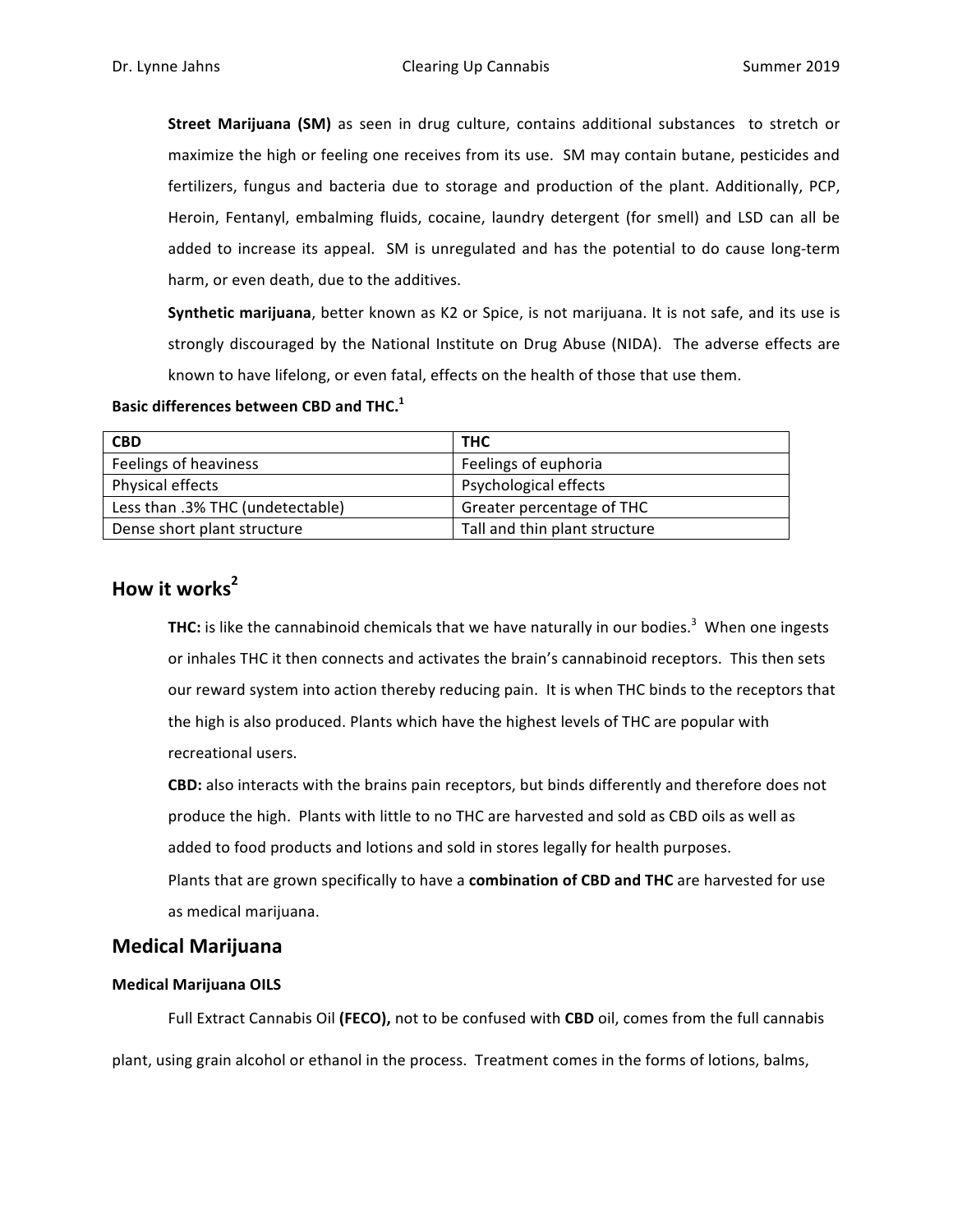salves, and patches. It can also be found in edibles such as cookies, brownies, or candies infused with

the oil.

### **Typical uses for Medical Marijuana**

#### **Cancer**

- $\circ$  Studies show that smoking can help reduce nausea and vomiting during the chemotherapy process.
- $\circ$  Studies show that smoked or vaporized marijuana helps to alleviate pain suffered from neurological damage.
- $\circ$  Ongoing studies are being conducted to understand the relationship between medical marijuana and the treatment of tumors and other symptoms that are experienced by cancer patients.

#### **Alzheimer's Disease**

- $\circ$  For depression treatment especially in the early stages of the disease.
- $\circ$  In a 2014 study the Journal of Alzheimer's Disease analyzed the potential effects of THC specially on the disease. They discovered that THC helped slow the advancement of the proteins that build up in the brain, an indicator of Alzheimer's Disease.  $4$

#### **General Pain**

- $\circ$  Often prescribed in the form of rubs, creams and lotions infused with THC.
- $\circ$  Relief from pain associated with joints and nerve damage
- $\circ$  Used for treatment of non-migraine headaches

#### **Mental Health**

- $\circ$  Animal studies have shown that the CBD found in MM may treat Obsessive Compulsive Disorder, Post Traumatic Stress Disorder, Panic Attacks, Schizophrenia, Moderate Depression and Generalized Anxiety.
- $\circ$  Side effects of MM are increased anxiety conditions and panic disorders.

#### **Eating Disorders**

 $\circ$  In many cases of anorexia and bulimia, the body's endocannabinoid system is underutilized making the brain look at food as undesirable. MM is used to stimulate this system and help the brain treat food as a reward again.

#### **Glaucoma**

 $\circ$  MM helps relieve the pressure build-up in the eyes for hours at a time.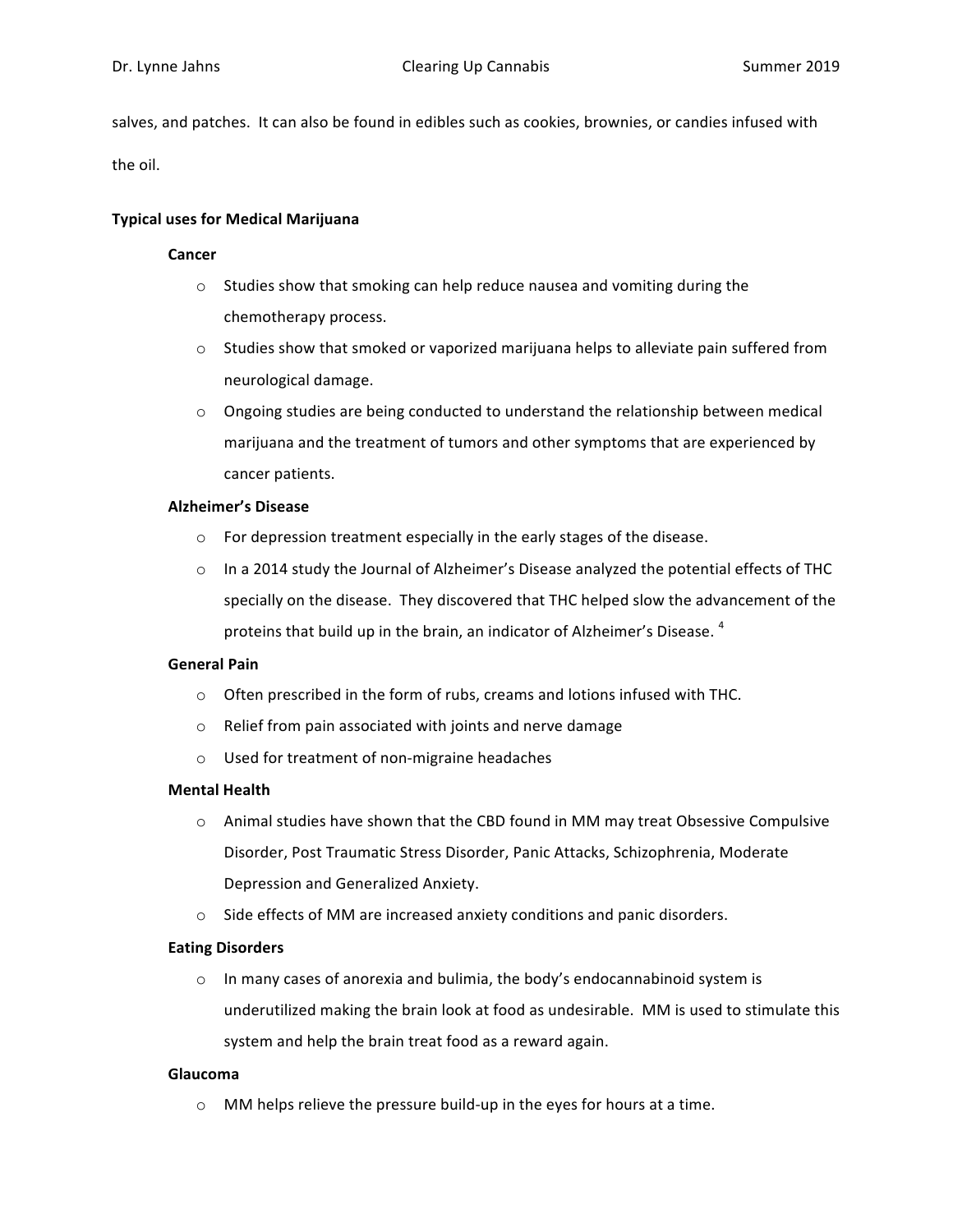#### **Multiple Sclerosis**

o Treatment of tight, stiff muscles and muscle spasms

#### **Seizure Disorders**

 $\circ$  Some evidence has shown a dramatic drop in seizures after taking this drug.

"It's not yet proven to help many of these conditions, with few exceptions. The greatest amount of evidence for the therapeutic effects of cannabis relate to its ability to reduce chronic pain, nausea and vomiting due to chemotherapy, and spasticity from MS." according to Marcel Bonn-Miller who is a substance abuse specialist at the University of Pennsylvania.<sup>5</sup>

Currently, even if MM is effective in treating nausea, there are now newer drugs available that work at least as well as, and often better than MM. There comes a point where the question needs to be asked: 'Is MM being used because of the added benefits, ie. the high, or because it truly is the best drug available to treat the condition?'.

"Whether marijuana works will depend on what the alternatives are. Even if a given drug isn't very effective, it may be the best treatment that mainstream medicine can offer for that problem at the time, so we'll say that (for now) it works. However, as other better, safer treatments are developed, that drug will start to look less attractive. Eventually, doctors will set it aside. In the 1970's marijuana was commonly used to treat glaucoma. Although marijuana is effective in treating glaucoma, new drugs have proven to be much better, so marijuana is no longer recommended."6

# **Side Effects of Medical Marijuana7 , 8**

Blood Shot eyes Depression Dizziness Fast heartbeat Hallucinations Low blood pressure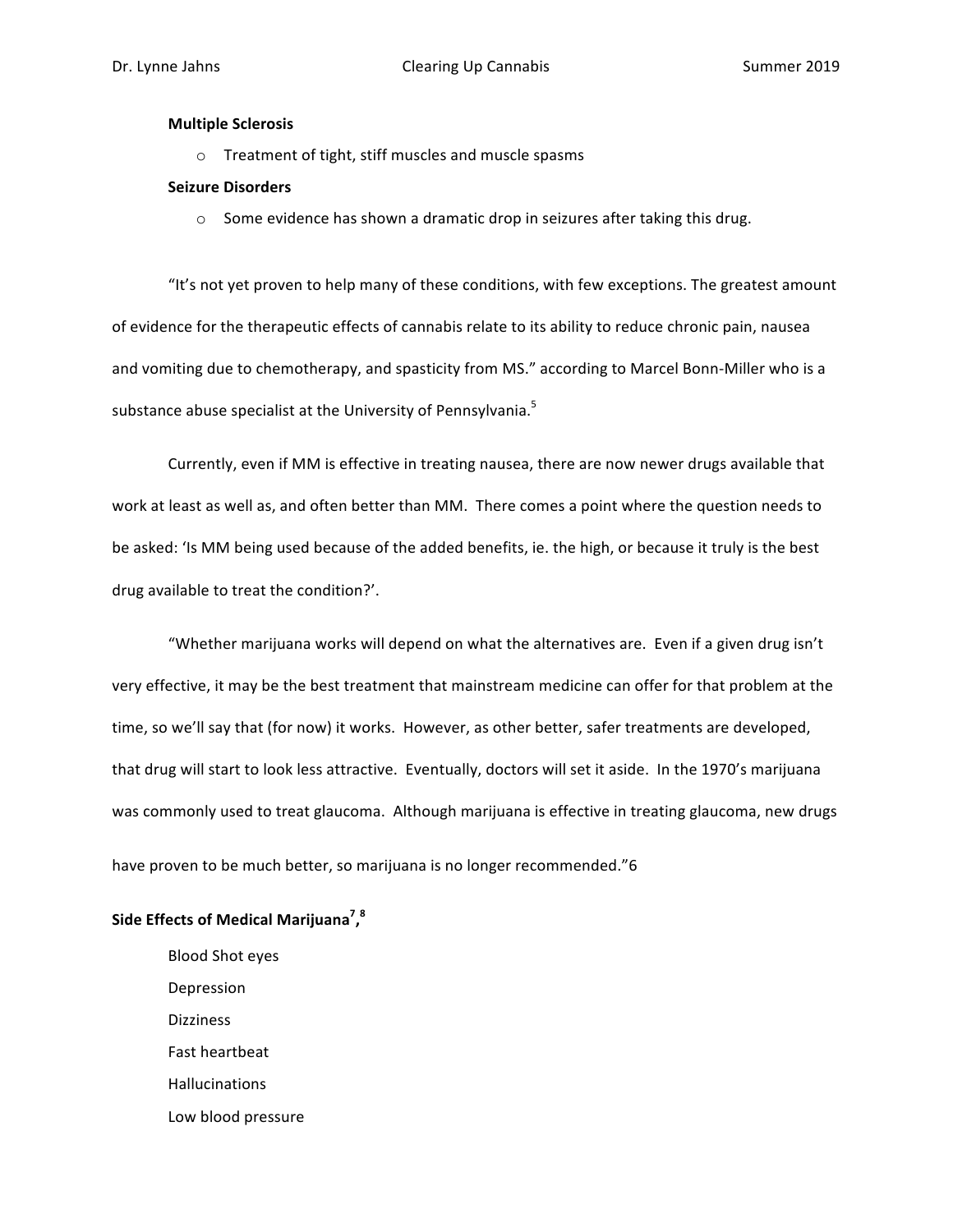Dependence Breathing problems Impaired reaction times Memory issues Loss of concentration Interactions with medication Psychotic episodes Mental health issues for those predisposed to them Furthermore, Marijuana, in general, has some of the same chemicals found in tobacco. Therefore, there is concern it could harm the lungs. Although the evidence is not clear, it does show

evidence of increased risk for bronchitis and other lung problems.

]The National Institute on Drug Abuse says marijuana can be addictive and is considered a "gateway drug" to using other drugs. "The higher the level of THC in marijuana, including MM, the more likely you are to become dependent."  $9$ 

"The drug can also affect judgement and coordination, which could lead to accidents and injuries. When used in the teenage years when the brain is developing, marijuana might affect IQ and mental function." 10

#### **Regulation**

There is limited research that has been done to determine its true effects, benefits and longterm results. "At the same time, the FDA requires carefully conducted studies (clinical trials) in hundreds to thousands of human subjects to determine the benefits and risks of a possible medication. So far, researchers haven't conducted enough large-scale clinical trials that show that the benefits of the whole marijuana plant outweigh its risks in patients it's meant to treat." <sup>11</sup>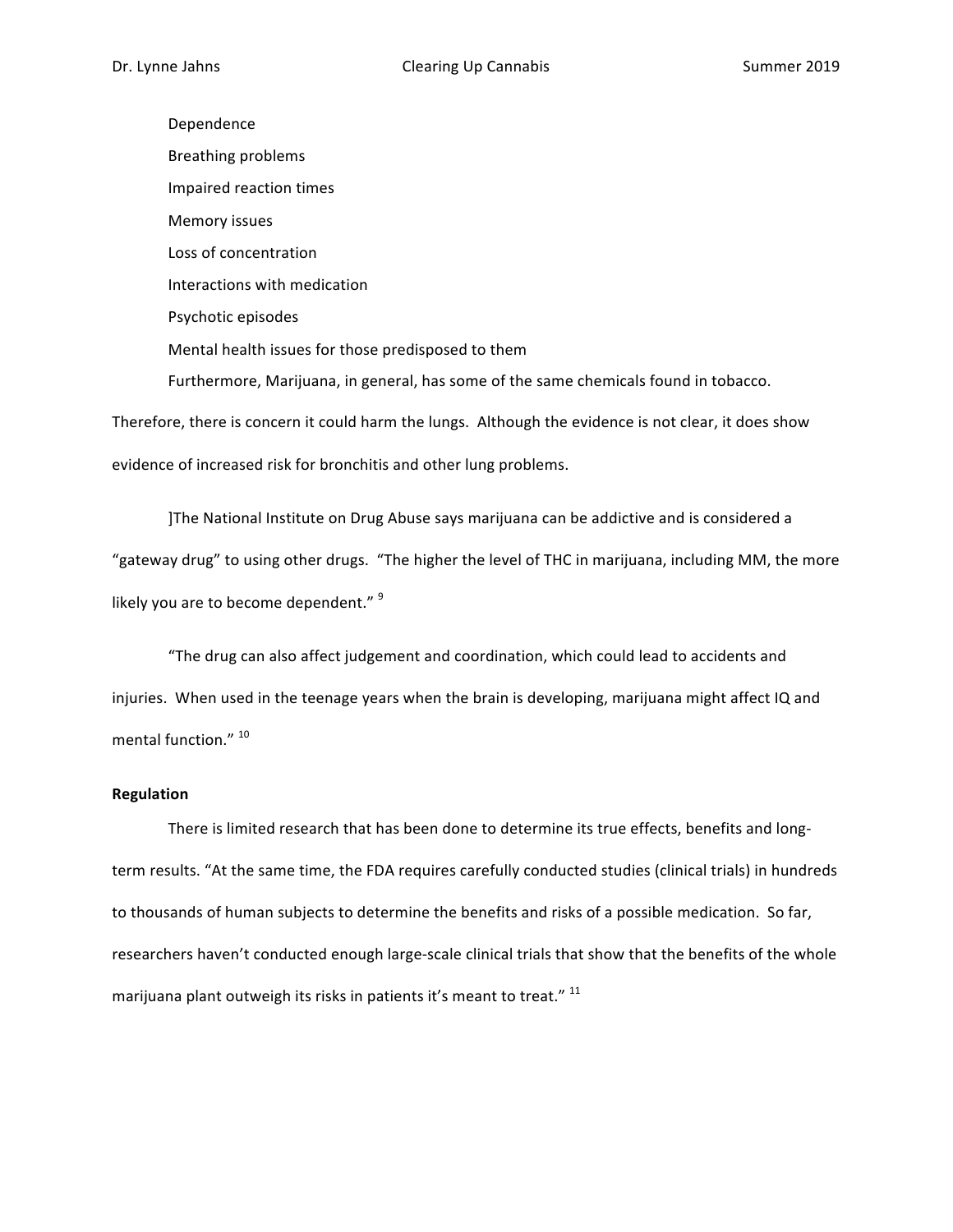Since it is considered a Schedule 1 drug by the US Drug Enforcement Agency (DEA), the same as Heroin, LSD and ecstasy and likely to be abused and lacking in medical value, a special license is required to study it. Additionally, the cost and length of time necessary to do appropriate studies is prohibitive.

The DEA is attempting to support additional research and to make the process easier, until then much caution must be used in deciding to use MM. It is almost impossible to know what you are getting as the testing of marijuana in most states is optional.

Medical marijuana only has approval from the U.S. Food and Drug Administration (FDA) as a safe or effective treatment for two conditions. These are rare and severe forms of epilepsy that involve seizures that other drugs have not been able to control. The name of the drug is Epidiolex. It contains a purified form of CBD, and the FDA gave approval in June 2018.The FDA have also approved medications containing synthetic THC cannabinoids called dronabinol (Marinol) and nabilone (Cesamet). These drugs reduce nausea in people undergoing cancer treatments and increase appetite in people living with HIV. The FDA have not yet approved the use of any marijuana drugs for pain relief  $^{12}$ 

However, that has not stopped it from being used for a myriad of medical symptoms and problems. Cannabis has been used as a medical treatment for thousands of years. MM is not overseen by the FDA in the same way that prescription medications are. This means that the strength of ingredients in MM can differ depending on where it is purchased. Clinics and dispensaries are all run differently, often by those that do not understand the product or how it works. "The stakes are too high to let some clinics do what they want. Medical marijuana is becoming too widespread, and the risks are too great, to leave the patient to fend for themselves, and let the buyer beware."<sup>13</sup>

The volume of information out there regarding the risks, uses, variety, and the amount of THC v. CBD and other ingredients is widespread and confusing. For the medically trained it is a challenge to sort through it, and is almost impossible for those without medical a background. With the additional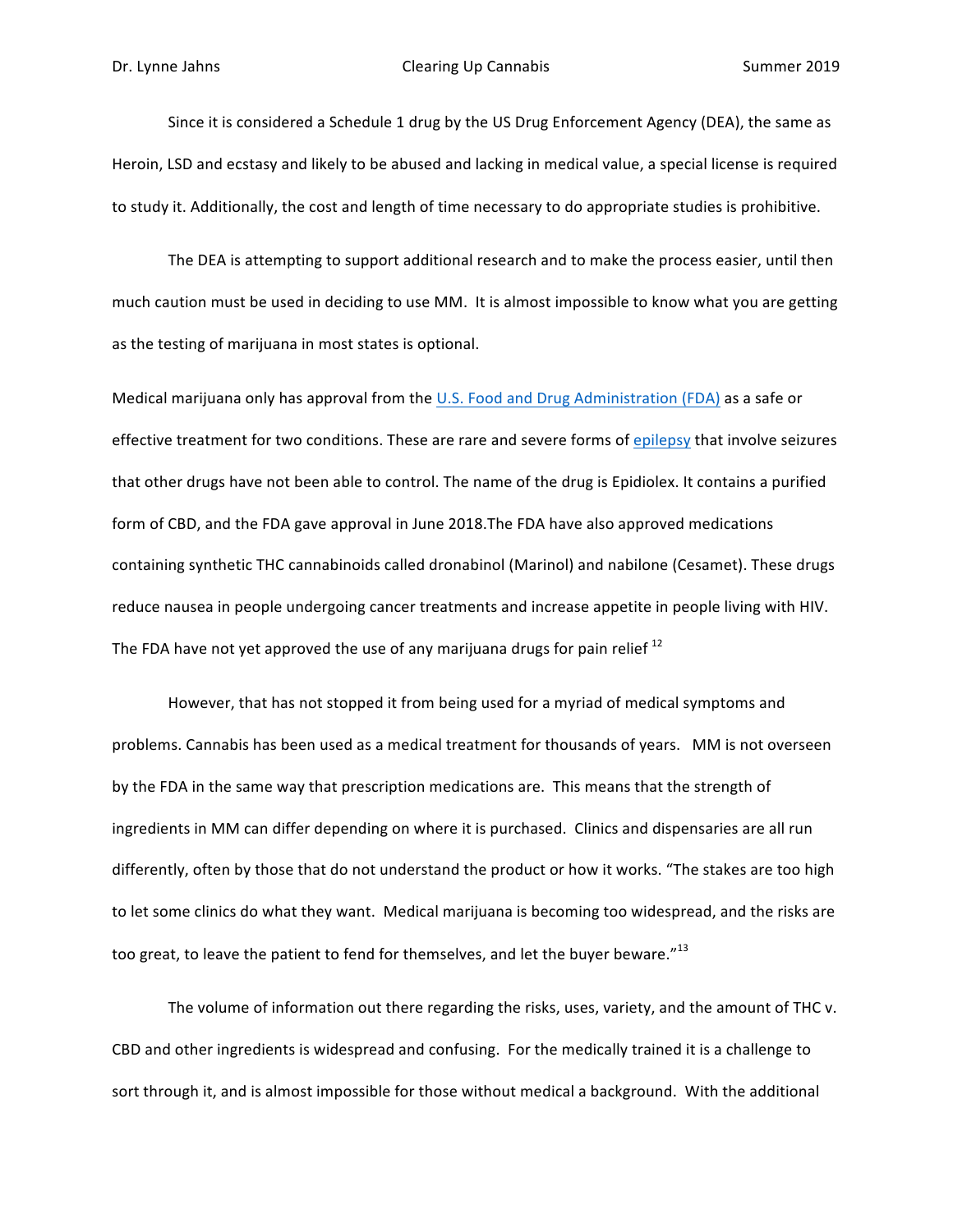danger that addiction is still possible, depending on the amount of THC consumed, it would seem like one was playing Russian roulette with his or her life. In most cases, there are other drugs available that are safer than MM for the chemical makeup and its side effects are more widely understood

#### **Medical Marijuana and the Opioid Crisis**

One of the biggest arguments for the increased use and legalization of MM is that it will serve to curve opioid abuse, even among those that have been prescribed opioids such as OxyContin for pain. While there is some evidence of this, caution must be taken regarding the choice to use it as a replacement to opioids.

A survey of over 3,000 MM users found that 30% had used opioids in the past 6 months. A large majority reported that marijuana was more effective alone than when used with opioids. Almost unanimously they said that they were able to decrease their opioid usage when on marijuana.<sup>14</sup> The circulation of this kind of information has led to many turning from one potentially abusive drug to another. 

"To date, research into the effects of cannabis on opioid use in pain patients is mixed. Some data suggest that medical cannabis treatment may reduce the dose of opioids required for pain relief, while another NIH-funded study found that cannabis use appears to increase the risk of developing nonmedical prescription opioid use and opioid use disorder. Though no single study is definitive, they cumulatively suggest that medical marijuana products may play a role in reducing the use of opioids needed to control pain, but that these products don't come without risk. More research is needed to investigate the potential therapeutic role of marijuana including its role as a treatment option for opioid use disorder and its ability to reduce specific types of pain." $15$ 

The greatest caution is that while prescription opioids are regulated and exact contents are known, medical marijuana varies constantly from strain to strain, producer to producer and therefore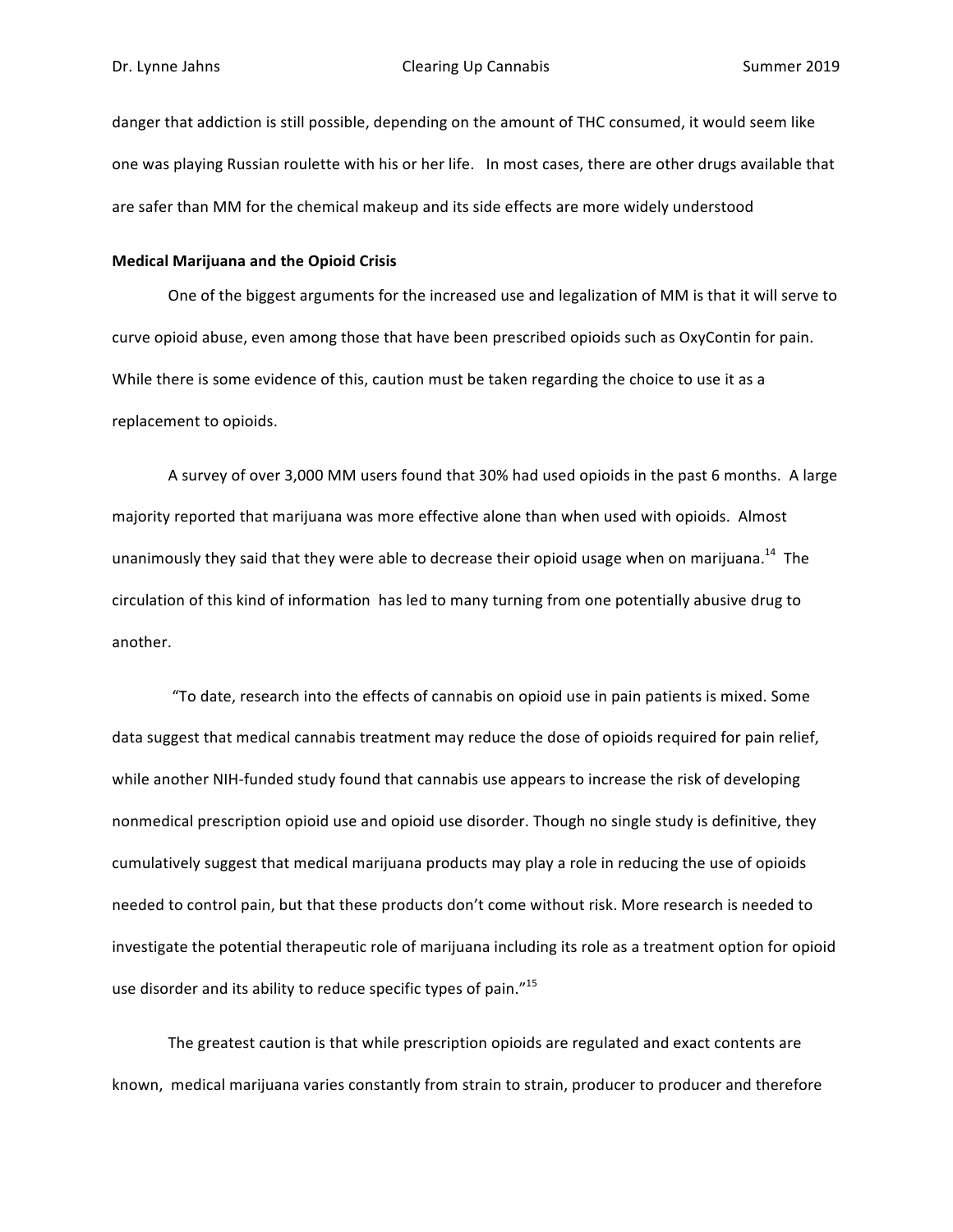from shop to shop. One must ask if that is a risk to take – having no idea exactly what one is taking and putting into his or her body and thereby risking the detrimental side effects they can cause.

"If medical marijuana works, then its growing popularity is good news. But if it doesn't work, then it's an enormous waste of time and money. Even worse, if marijuana isn't safe, we'll have an enormous public health crisis on our hands. If lots of people are using medical marijuana, even a very small risk could result in lots of people being harmed or even killed."<sup>16</sup>

#### **RISKS**

If one chooses to seek out Medical Marijuana as an alternative it is vitally important that he or she understands the known risks:

The evidence of a link between marijuana and psychosis is substantial The evidence for brain damage is cautionary The risk of addiction is great The negative effects on the body vary from person to person Driving and reaction times is greatly diminished

# **CBD OILS**

Most CBD oils come from the hemp plant, which tends to have a higher concentration of CBD than marijuana. It is extracted from the flowers or buds of the hemp plant and then added to a carrier oil much like so many of the oils on the market today. Because it is an entirely different compound than THC its effects are vastly different. It does not produce the "high" or change a person's state of mind, instead it influences the body to use its own endocannabinoids more effectively.<sup>17</sup> It is legal to purchase and consume hemp-derived CBD in all 50 states. The government classifies hemp as any plant of the cannabis family that contains less than .3% THC. It classifies marijuana as any plant of the cannabis family that contains greater than .3% THC.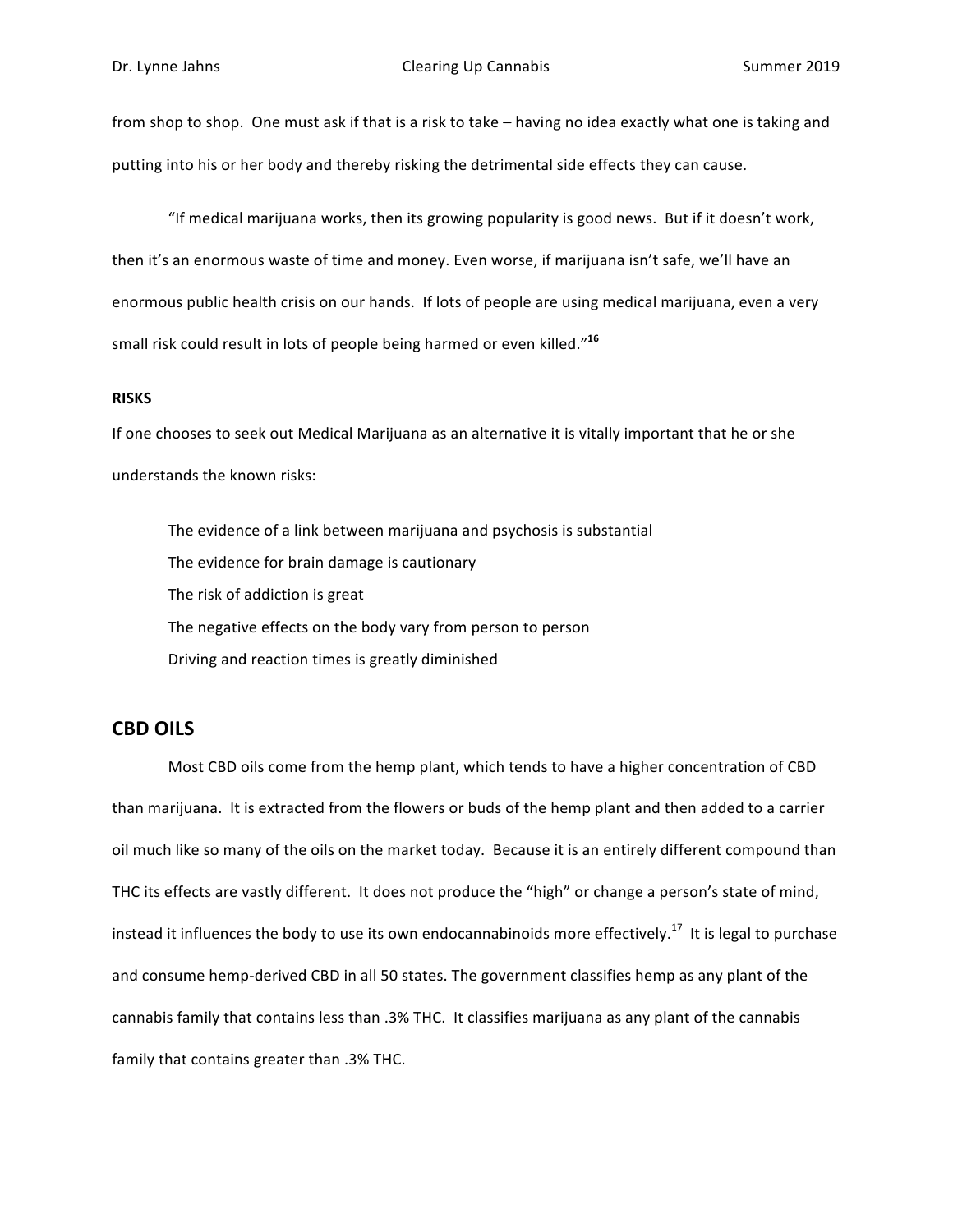In the United States, CBD oils has varying legality both at the federal level and across different

states. Although CBD has been used as far back as 2900 BC, $^{18}$  it has become a product that is all the rage

and touted as the new miracle cure, for its range of applications including:

Arthritis pain Multiple sclerosis muscle spasms Chronic pain and inflammation $^{19}$ Smoking cessation and drug withdrawal Treating seizures and epilepsy Anxiety treatment Reducing some of the effects of Alzheimer's, as shown by initial research Antipsychotic effects on people with schizophrenia Future applications in combating acne, type 1 diabetes, and cancer While more research is required to confirm some uses of CBD oil, in June 2018, the U.S. Food and

Drug Administration (FDA) approved one form of CBD as a treatment for people with two rare and

specific kinds of epilepsy, namely Lennox-Gastaut syndrome (LGS) or Dravet syndrome (DS).<sup>20</sup>

#### **Side Effects (most common)**

Tiredness and fatigue

Diarrhea

Changes in appetite

Weight gain or loss

May cause other medications to be less effective

Liver damage $^{21}$ 

#### **Cautions**

Even less is known about CBD than THC, yet it appears that CBD is possibly the key compound in MM which makes it helpful with some medical problems. At this time, as with Medical Marijuana, there limited evidence to make a firm conclusion that CBD oils work as they are marketed. Experts caution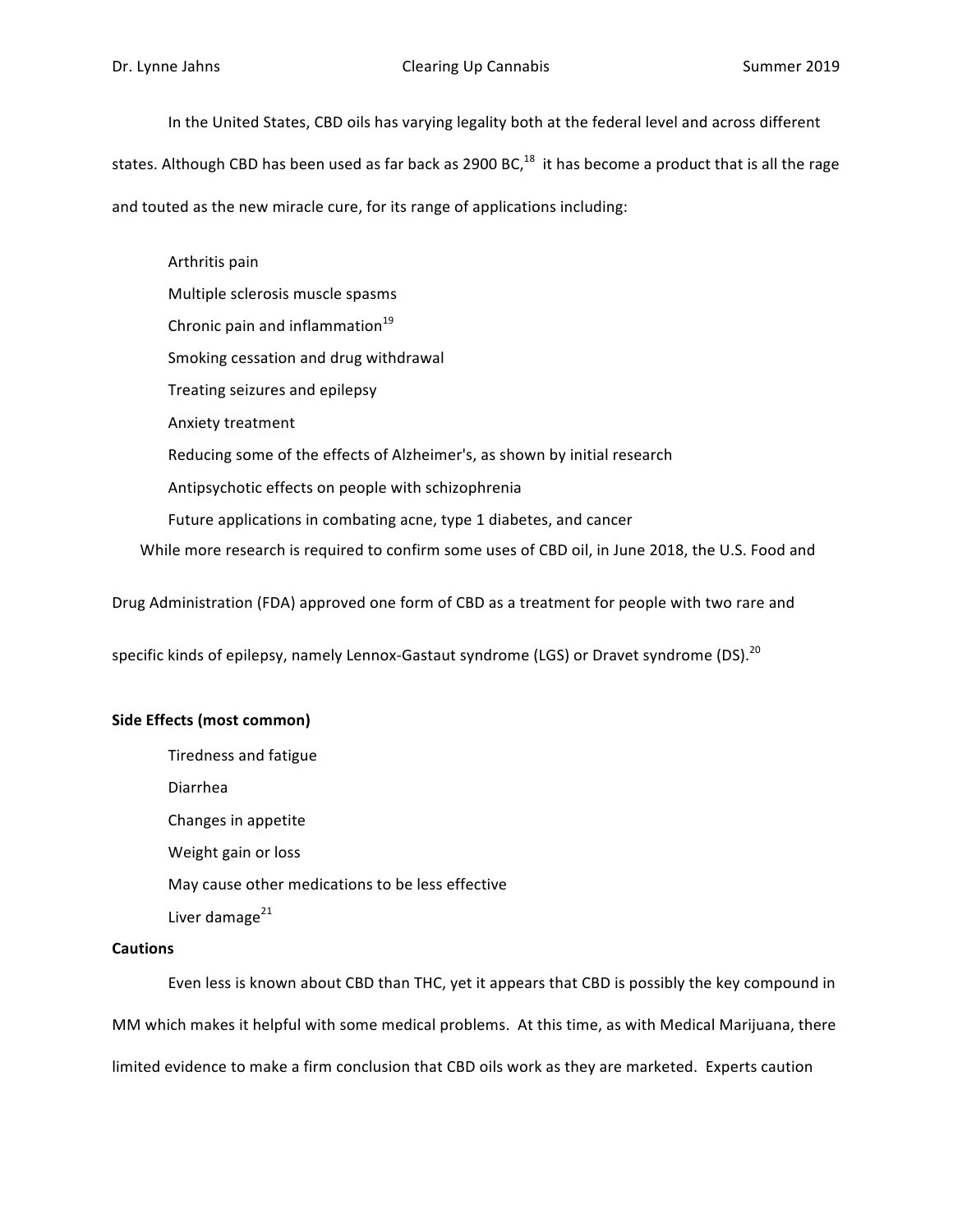that the evidence is scant for most of the touted benefits. "It really is the Wild Wild West," states Marcel Bonn-Miller.<sup>22</sup>

Currently, CBD is not regulated by the FDA. In at 2017 study Bonn-Miller found that nearly 7 of 10 CBD products didn't contain the amount of CBD extract as promised on the label.<sup>23</sup> Until more is done, additional research is conducted, and regulatory standards are established, one must proceed with caution. According to Timothy Welty, chair of the department of clinical sciences at Drake University's College of Pharmacy and Health Sciences, "There's no control, so it's basically how do you know if we're dealing with the true effect of the drug or just simply a placebo effect because somebody thinks they've been given a drug that will be beneficial?"<sup>24</sup>

As a further caution, while CBD does not cause dependence or addiction as FECO does, the two products are used in much of the same way and it is important to know what is being consumed. For example, a beverage, candy or other food item might be labeled to include cannabis. In states where MM is not legal, it might only contain CBD which does not produce a high, and is added to products in the same way that vitamins are. However, in states where MM is legalized, these products might contain FECO. 

# **Recreational Marijuana (RM)**

Marijuana is legal for recreational uses in 10 states and the District of Columbia. The risks that are associated with medical marijuana are even higher when looking at recreational use. For example, the danger of addiction danger is greater due to the motivation and reason for using it, not for pain or symptom relief but for the euphoria or calm that it produces.

Additionally, studies have shown significant links between THC and:

 Increased Violence Domestic Violence Paranoia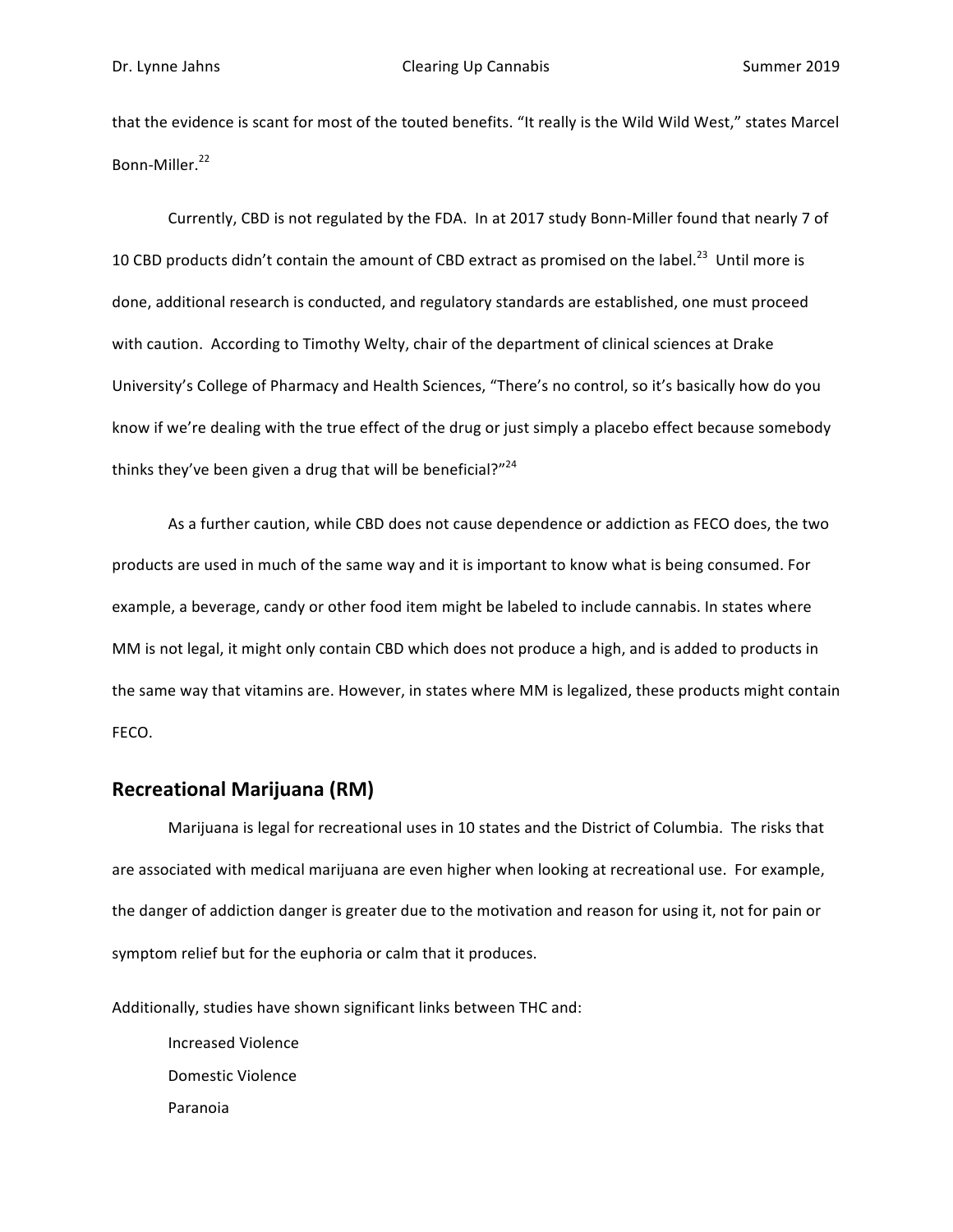Schizophrenia Addiction **Transition to Opioids** Social anxiety disorder Increase incidence of lung conditions and bronchitis Cardiac symptoms and arrhythmias Motivation and reward system hijacked

It is startling to note that in 2017 a reported 8 million Americans smoked RM daily, as compared to 12 million daily alcohol consumers. That is to say, of those that consume alcohol, one in 15 do so daily, while about 1 in 5 marijuana users smoke cannabis that often. These numbers continue to soar since the legalization of marijuana.

As with alcohol, the use of RM has widespread ramifications, including the fact that the concentration of THC in marijuana today is up to 29% greater if smoked the traditional way than the marijuana of the 1970's. That concentration can increase up to 80% when the oil is extracted from the leaf and smoked. That is a dangerous situation considering that, unlike with alcohol, there are no known ways to determine at which level of concentration one becomes impaired. No such level for THC has been set, yet the National Highway Traffic Safety Commission found that there is a rise in drivers under the influence. In 2015, the figure was 12.6% - compared to 8.3% for alcohol. Clearly the threat is worse when the two are combined, which is very often the case with recreational marijuana.

The media is not reporting these short-term results of legalizing marijuana. Yet, if just 7 years after its legalization in many states such a notable rise in its use and subsequent effects have been observed, what impact will the long-term results of legalizing marijuana have on the future?

Considering the ripple effect on relationships, families, the work force, and the medical and mental health fields, the questions and the unknown still outweigh the few things that are known and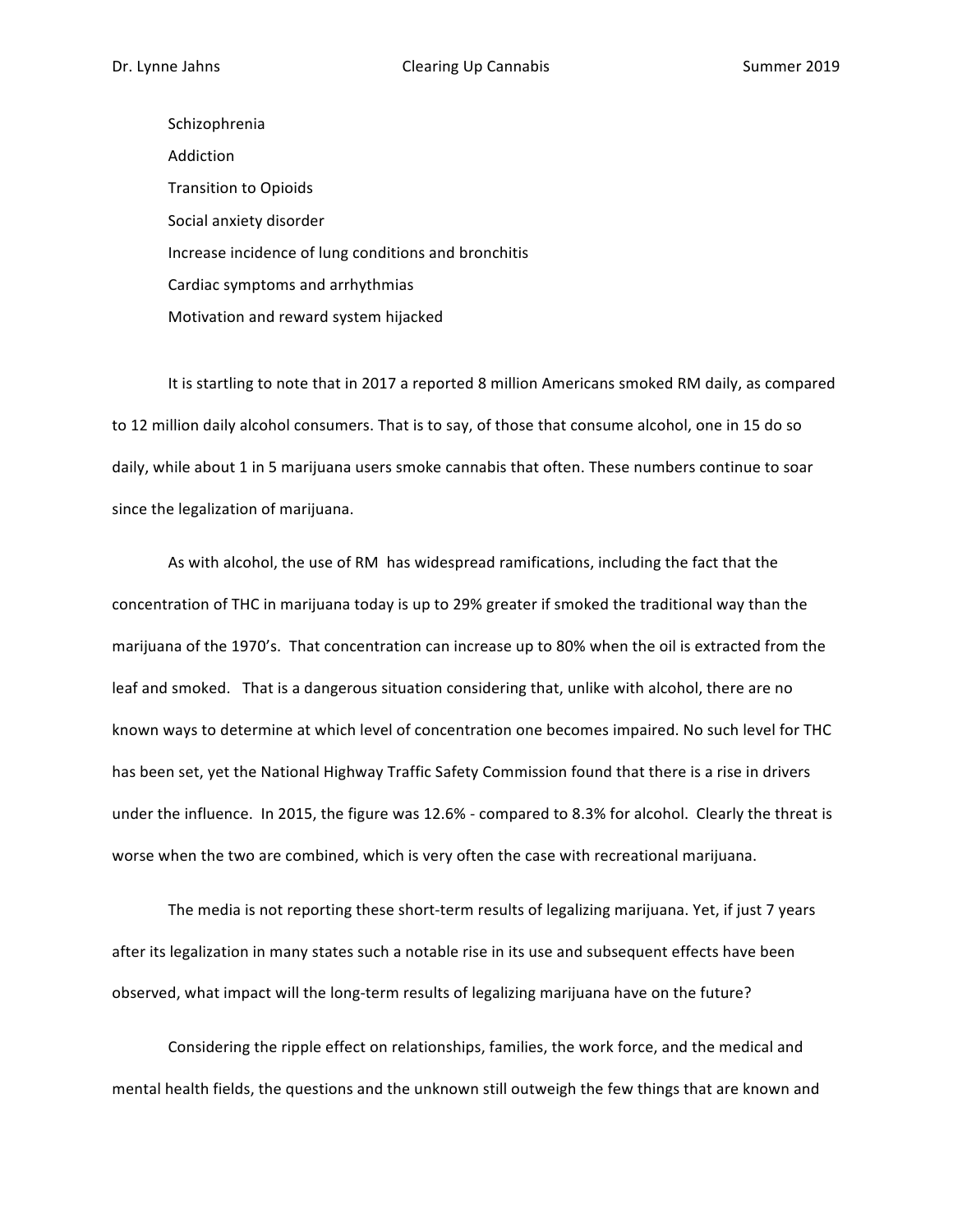understood relevant to the use of marijuana. It is a frightening proposition to move forward without more research, guidelines, and education concerning its dangers and cautions.

The risks of all psychoactive substances are, of course, real. However, our long and usually legal relationship with alcohol and prescriptions drugs mean that they have been widely studied. Marijuana is moving inexorably toward the same kind of legality and acceptance as those other substances. It will take more research before we know if that's a wise and safe choice.<sup>25</sup>

#### **Christian Response**

Christians are called to be lights in the world and to open the eyes of those blinded to the truth, by the truth. One of the best ways to begin is through education, building knowledge with facts and asking people questions in order for them to consider their own response and draw their own conclusions. The church has become accepting of much, without doing its own research. It is time that the church searches not only the Scriptures, but also takes a hard look at the hidden facts that many would wish to leave unknown. It is by lining up the information with the Scriptures, given the individual's knowledge of Jesus, that one can best decide how to respond.

#### **Digging Deeper**

Liz Flaherty said it well, "In the past few years I've grown increasingly concerned as I've heard a handful of leaders, extol the virtues and sing the praises of marijuana use. Sadly, weed is becoming some believers' functional savior. If you're a Christian and believe that smoking weed benefits your health or leads you to better experiences with God, I'm not going to point out your error using Scripture references, medical studies, or fear-based shaming tactics. However, I'd like to propose to you that there is something better. There is more available in your relationship with Christ and his Kingdom than you ever dreamed."**<sup>26</sup>** 

Unlike Liz, however, this brochure does offer some Scripture and questions for personal consideration. Rather than asking 'What's wrong with it?' we should be asking: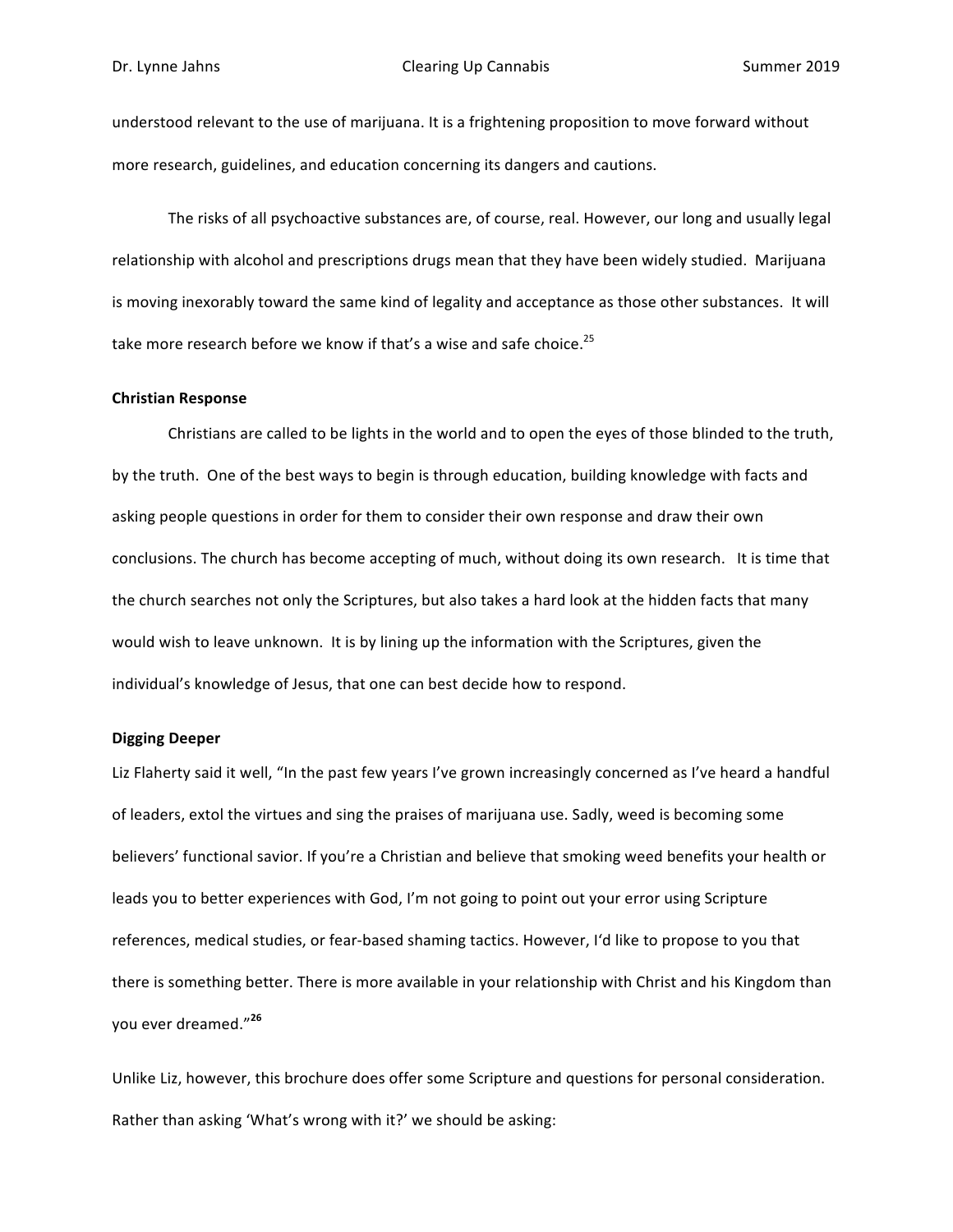# If marijuana affects the mind, how does that affect my ability to love God fully?

 $\circ$  Mark 12:30 "Love the Lord our God with all your heart and all your soul and all your mind and all your strength."

# We use substances like marijuana for comfort and the ability to run and hide from our problems and hide. To whom does Scripture tell us to run?

- $\circ$  1 Peter 5:7 "Cast all your cares on him; for he cares for you."
- $\circ$  Psalm 55:22 "Cast your cares on the Lord and he will sustain you; he will never let the righteous be moved."
- $\circ$  Psalm 34:4 "I sought the Lord, and he answered me; he delivered me from all my fears."
- $\circ$  Psalm 27:1 "The Lord is my light and my salvation whom shall I fear? The Lord is the stronghold of my life  $-$  of whom shall I be afraid?

# Am I prepared to sin in order to participate?

 $\circ$  Ephesians 5:18 "And do not get drunk with wine (or high on marijuana), for that is debauchery, but be filled with the Spirit." Eph. 5:18

# Does this decision make Jesus look good?

 $\circ$  "Or do you not know that your body is a temple of the Holy Spirit within you, whom you have from God? You are not your own, for you were bought with a price. So glorify God in your body" 1 Cor. 6:19-20

# Will this activity lead me and others to treasure Jesus above all else?

# Will it help me to fight the fight of faith with greater success?

 $\circ$  2 Tim 1:7 "For the Spirit God gave us does not make us timid, but gives us power, love and self-discipline."

# **Will it help me to sharpen my knowledge of Christ?**

Isn't it true that that in today's day and age many are yearning for something more, for a deeper spiritual life? This yearning for better health, peace of mind, and freedom from illness and affliction, is a God-given desire. Yet, when God meets you in your brokenness and calls you to deeper waters, deciding to use a substance to manipulate your mind and body is a recipe for idolatry. If you are longing for something more, then perhaps the question is not 'Is it permissible and beneficial?' but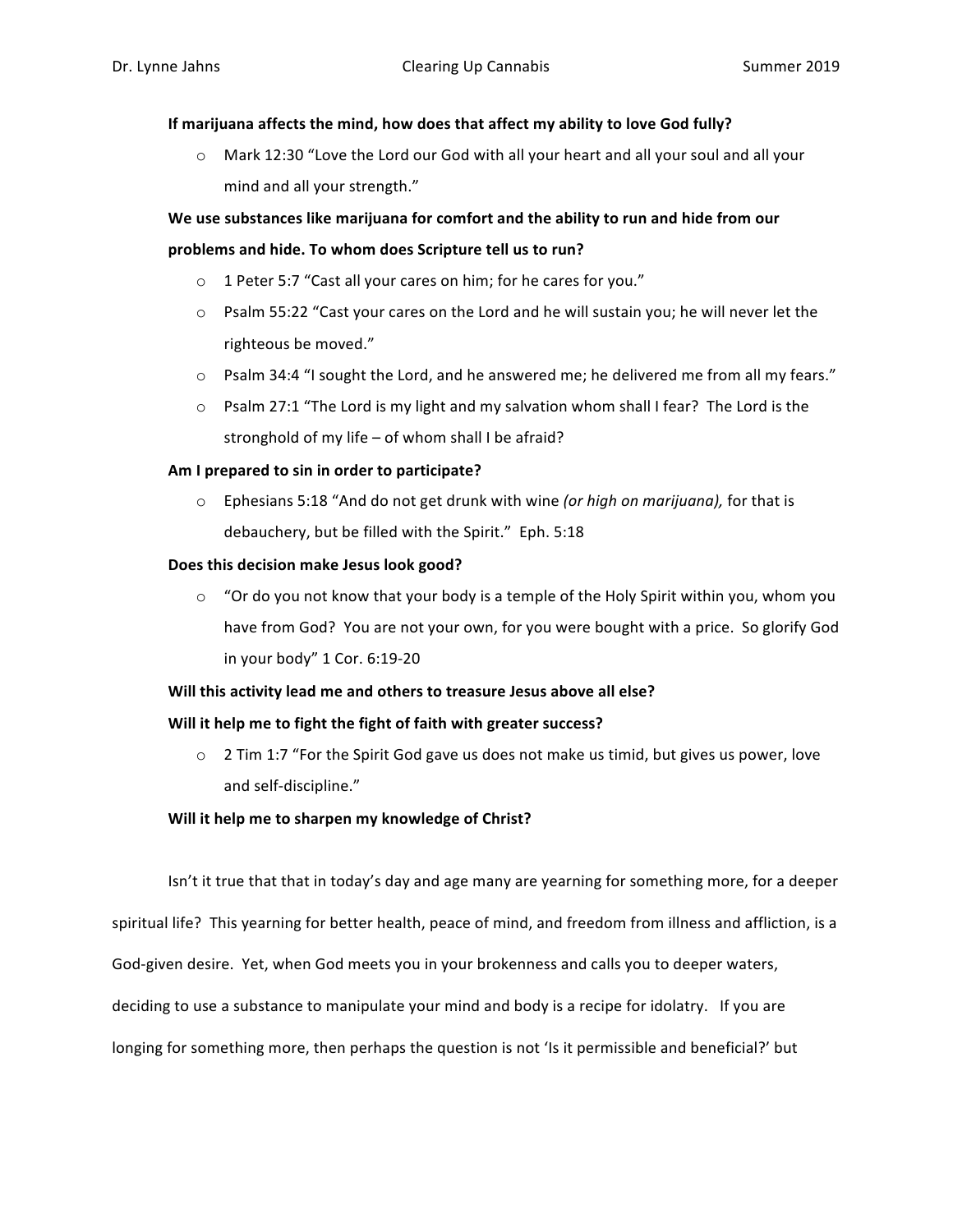rather 'Is this longing only satisfied by Christ? Is there more available from Jesus that He wants to give me?'. 

The enemy comes like a thief to steal, kill and destroy (John 10:10). He does so with lies, half-truths and promises that cannot be fulfilled. May we, as the body of Christ, be sober-minded and watchful (1 Peter 5:8) and walk carefully and prayerfully through this new toxic movement which is fraught with

controversy and confusion.

<u> 1989 - Johann Stein, markin film yn y breninn y breninn y breninn y breninn y breninn y breninn y breninn y b</u>

 $3$  Marijuana as Medicine. Accessed from the internet on May 15, 2019.

 $4$  The Complete Guide to Medical Marijuana for Seniors. Accessed from the internet May 20, 2019.

https://www.nymedimarijuana.com/post/medical-marijuana-for-chronic-pain

<sup>13</sup> Casarett, David p.213

https://www.drugabuse.gov/publications/drugfacts/marijuana-medicine

 $1$  What is the Difference between Medical and Recreational Marijuana? Accessed from the internet June 10, 2019. https://docmj.com/2017/06/05/differnce-medical-recreational-marijuana/

 $2$  What are the best Cannabis strains for chronic pain? Accessed from the internet June 5, 2019.

https://www.nymedimarijuana.com/post/medical-marijuana-for-chronic-pain

https://www.drugabuse.gov/publications/drugfacts/marijuana-medicine

https://www.aging.com/the-complete-guide-to-medical-marijuana-for-seniors/

<sup>&</sup>lt;sup>5</sup> Medical Marijuana FAQ. Accessed from the internet June 1, 2019. https://www.webmd.com/a-to-zguides/medical-marijuana-faq

<sup>&</sup>lt;sup>6</sup> Casarett, David MD. Stoned: A Doctor's Case for Medical Marijuana. Penguin Random House LLC: New York. 2015 p.35

<sup>&</sup>lt;sup>7</sup> Medical Marijuana FAQ. Accessed from the internet June 1, 2019. https://www.webmd.com/a-to-zguides/medical-marijuana-faq

 $8$  What are the best Cannabis strains for chronic pain? Accessed from the internet June 5, 2019. https://www.nymedimarijuana.com/post/medical-marijuana-for-chronic-pain

<sup>&</sup>lt;sup>9</sup> Medical Marijuana FAQ. Accessed from the internet June 1, 2019. https://www.webmd.com/a-to-zguides/medical-marijuana-faq

<sup>&</sup>lt;sup>11</sup> Medical Marijuana FAQ. Accessed from the internet June 1, 2019. https://www.webmd.com/a-to-zguides/medical-marijuana-faq

 $11$  Marijuana as Medicine. Accessed from the internet on May 15, 2019.

https://www.drugabuse.gov/publications/drugfacts/marijuana-medicine

 $12$  What are the best Cannabis strains for chronic pain? Accessed from the internet June 5, 2019.

 $14$  Marijuana as Medicine. Accessed from the internet on May 15, 2019.